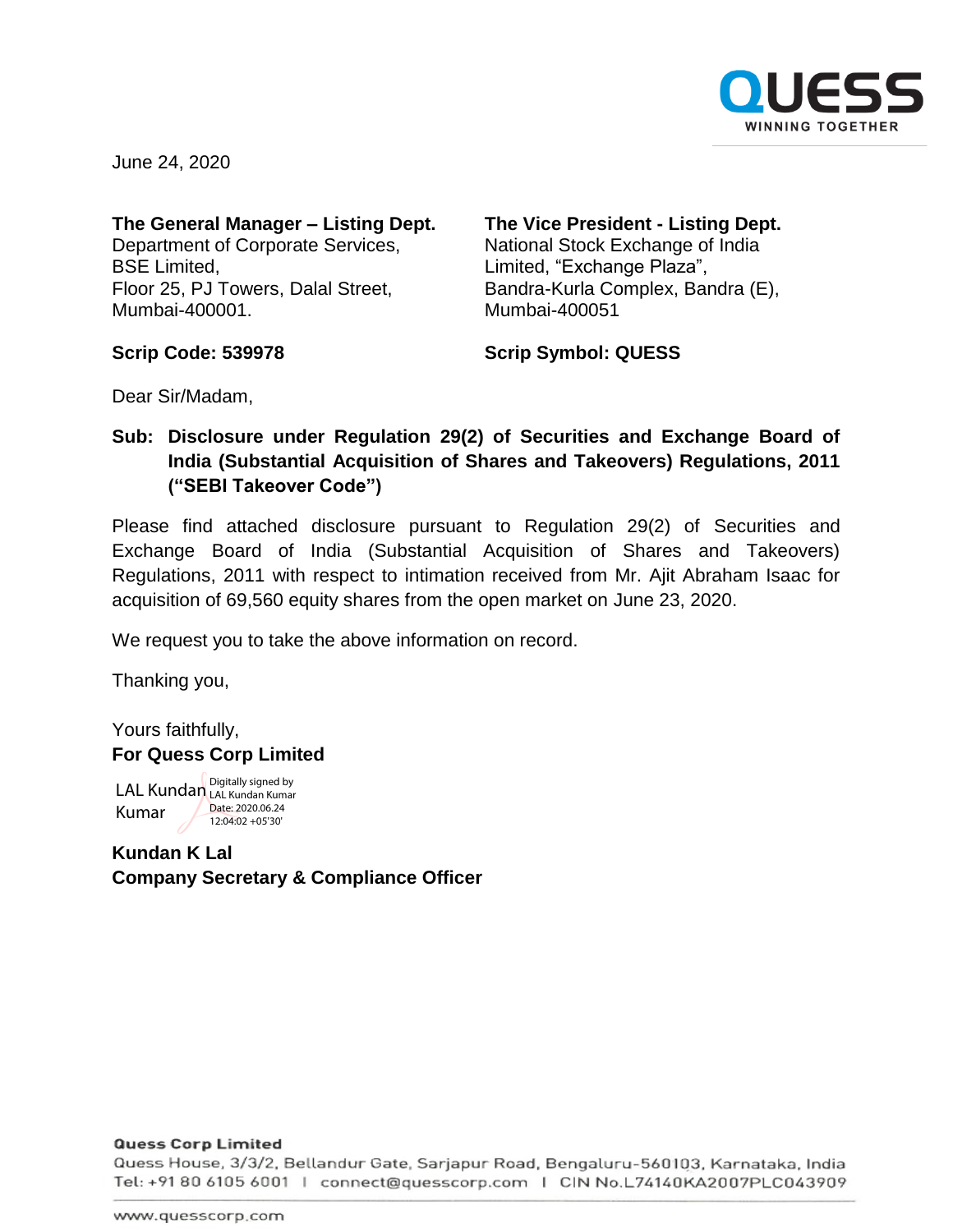June 24, 2020

| The General Manager -      | <b>The Vice President -</b>    |
|----------------------------|--------------------------------|
| <b>Listing Dept.</b>       | <b>Listing Dept.</b>           |
| Department of Corporate    | <b>National Stock Exchange</b> |
| Services,                  | of India Limited,              |
| <b>BSE Limited,</b>        | "Exchange Plaza",              |
| Floor 25, PJ Towers, Dalal | Bandra-Kurla Complex,          |
| Street,                    | Bandra (E),                    |
| Mumbai-400001.             | Mumbai-400051                  |
|                            |                                |

The Compliance Officer **Quess Corp Limited** 3/3/2, Bellandur Gate, Sarjapur Main Road, Bengaluru- 560103

**Scrip Code: 539978 Scrip Symbol: QUESS**

Dear Sir/Madam,

**Sub: Disclosure under Regulation 29(2) of Securities and Exchange Board of India (Substantial Acquisition of Shares and Takeovers) Regulations, 2011 ("SEBI Takeover Code")**

Please find attached the disclosure under Regulation 29(2) of Securities and Exchange Board of India (Substantial Acquisition of Shares and Takeovers) Regulations, 2011, in connection with the acquisition of 69,560 equity shares from open market on June 23, 2020.

You are requested to take note of the same on your records.

Thanking you,

Yours faithfully,

**Sd/-**

**\_\_\_\_\_\_\_\_\_\_\_\_\_\_\_\_\_\_ Ajit Abraham Isaac**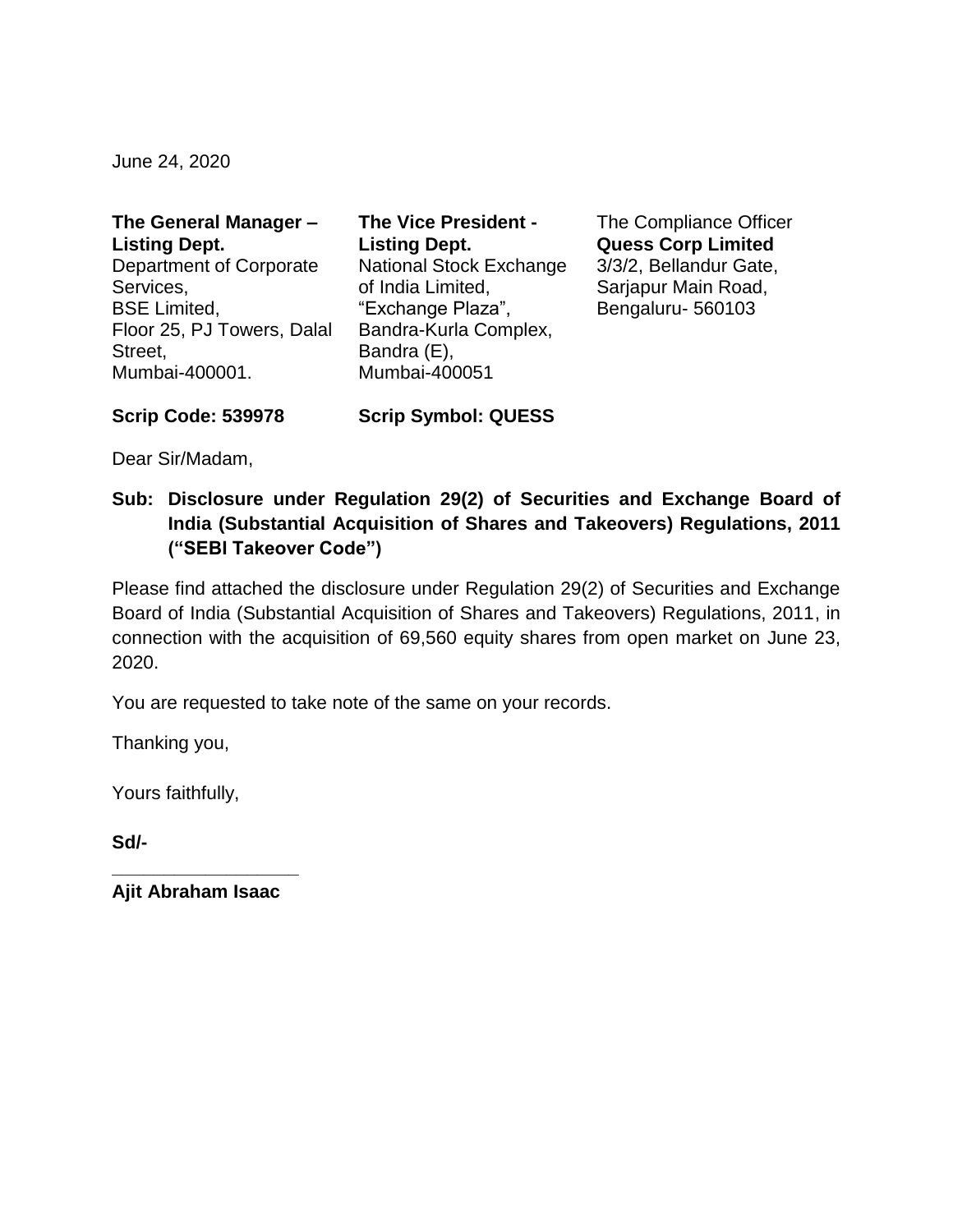# **Format for disclosures under Regulation 29(2) of SEBI (Substantial Acquisition of Shares and Takeovers) Regulations, 2011**

| Name of the Target Company (TC)                                             |                                                | <b>Quess Corp Limited</b> |                   |  |
|-----------------------------------------------------------------------------|------------------------------------------------|---------------------------|-------------------|--|
| Name(s) of the acquirer and Persons                                         | Mr. Ajit Abraham Isaac                         |                           |                   |  |
| Acting in Concert (PAC) with the                                            |                                                |                           |                   |  |
| acquirer                                                                    |                                                |                           |                   |  |
| Whether<br>the<br>acquirer<br>belongs<br>to                                 | Yes                                            |                           |                   |  |
| Promoter/Promoter group                                                     |                                                |                           |                   |  |
| Name(s) of the Stock Exchange(s)                                            | BSE Limited & National Stock Exchange of India |                           |                   |  |
| where the shares of TC are                                                  | (NSE)                                          |                           |                   |  |
| Listed                                                                      |                                                |                           |                   |  |
| Details of the acquisition / disposal as                                    | Number                                         | % w.r.t. total            | % w.r.t. total    |  |
| follows                                                                     |                                                | share/voting              | diluted           |  |
|                                                                             |                                                | capital                   | share/voting      |  |
|                                                                             |                                                | wherever                  | capital of the TC |  |
|                                                                             |                                                | applicable(*)             | (**)              |  |
| acquisition<br>under<br><b>Before</b><br>the                                |                                                |                           |                   |  |
| consideration, holding of:                                                  |                                                | 12.20%                    | 12.20%            |  |
| a) Shares carrying voting rights<br>of<br>b) Shares<br>the<br>nature<br>in. | 1,80,16,401                                    |                           |                   |  |
| encumbrance (pledge/ lien/ non-                                             |                                                |                           |                   |  |
| disposal undertaking/ others)                                               |                                                |                           |                   |  |
| c) Voting rights (VR) otherwise than by                                     |                                                |                           |                   |  |
| shares                                                                      |                                                |                           |                   |  |
| d) Warrants/convertible securities/any                                      |                                                |                           |                   |  |
| other instrument that entitles the                                          |                                                |                           |                   |  |
| acquirer to receive shares carrying                                         |                                                |                           |                   |  |
| voting rights in the T C (specify                                           |                                                |                           |                   |  |
| holding in each category)                                                   |                                                |                           |                   |  |
| Total (a+b+c+d)<br>e)                                                       | 1,80,16,401                                    | 12.20%                    | 12.20%            |  |
|                                                                             |                                                |                           |                   |  |
|                                                                             |                                                |                           |                   |  |
| Details of acquisition/sale                                                 |                                                |                           |                   |  |
| a) Shares<br>carrying<br>voting<br>rights                                   | 69,560                                         | 0.05%                     | 0.05%             |  |
| acquired/sold                                                               |                                                |                           |                   |  |
| b) VRs acquired /sold otherwise than                                        |                                                |                           |                   |  |
| by shares                                                                   |                                                |                           |                   |  |
| Warrants/convertible securities/any<br>C)                                   |                                                |                           |                   |  |
| other instrument that entitles the                                          |                                                |                           |                   |  |
| acquirer to receive shares carrying                                         |                                                |                           |                   |  |
| voting rights in the TC (specify                                            |                                                |                           |                   |  |
| holding<br>in<br>each<br>category)                                          |                                                |                           |                   |  |
| acquired/sold<br>Shares                                                     |                                                |                           |                   |  |
| encumbered<br>invoked/<br>$\sqrt{2}$<br>d)                                  |                                                |                           |                   |  |
| released by the acquirer                                                    |                                                |                           |                   |  |